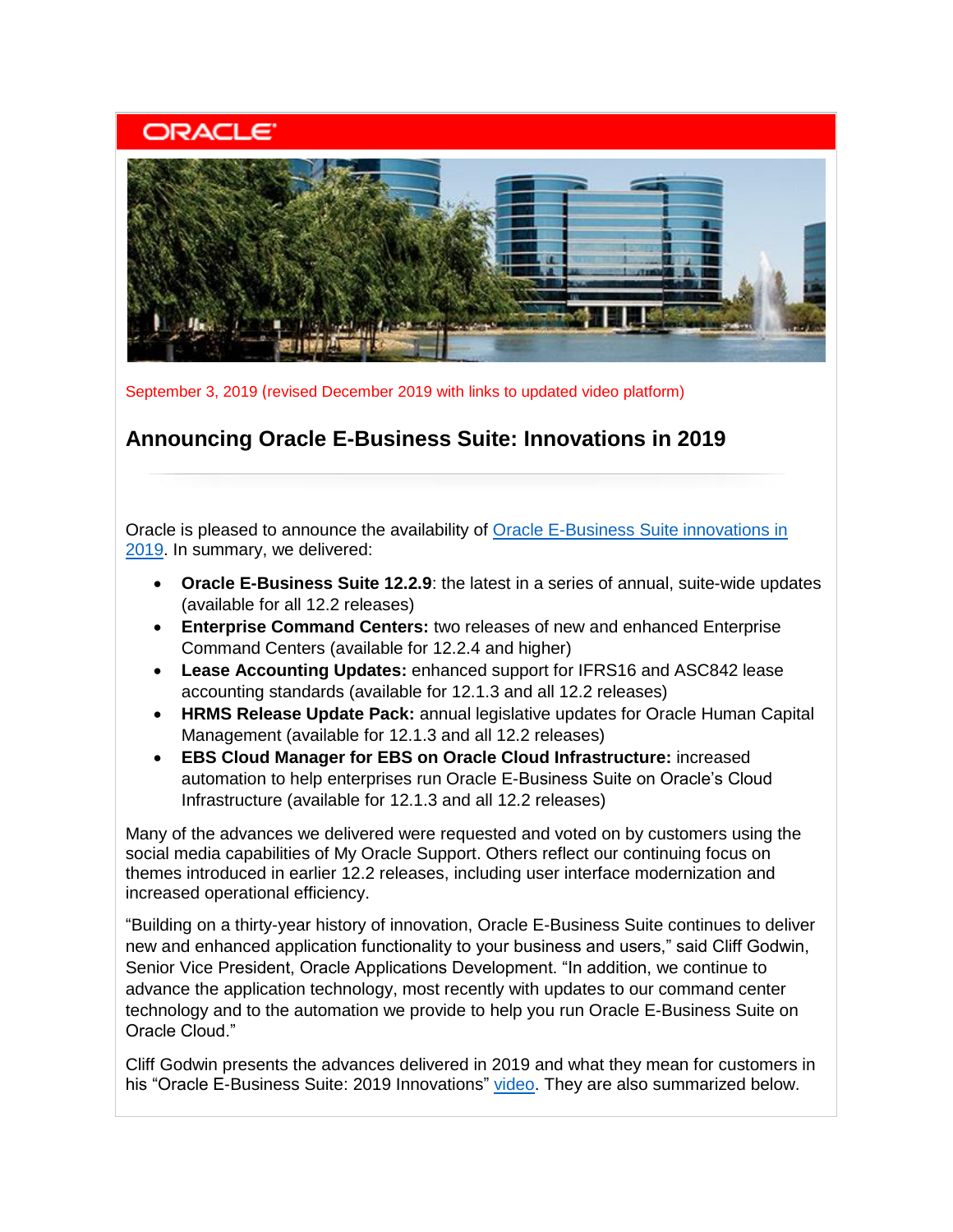### **2019 Innovations: Spotlight on Enterprise Command Centers**

Enterprise Command Centers continued to be a major focus for Oracle E-Business Suite investment in 2019. Many new and enhanced command centers were released in April 2019 (12.2.8+) and again in September 2019 (12.2.9+). In less than a year, we went from 6 to 22 command centers comprising 72 dashboards across the Oracle E-Business Suite. The following command centers are currently available:

- **Financials**: Receivables, iReceivables, Payables, Assets, Channel Revenue Management, Incentive Compensation, Lease and Finance Management
- **Procurement and Projects**: iProcurement: Consumer-like Shopping, Procurement, Projects, Contract Lifecycle Management for Public Sector
- **Order Management and Logistics**: Order Management, Inventory Management
- **Manufacturing**: Discrete Manufacturing, Process Manufacturing, Outsourced Manufacturing, Cost Management
- **Asset Lifecycle and Service**: Enterprise Asset Management, Service Contracts, Service (TeleService), Depot Repair
- **Human Capital Management**: Human Resources

Increasingly, users can start their Oracle E-Business Suite sessions with Enterprise Command Center dashboards. With "information-driven navigation," users can browse and drill on key indicators, charts and graphs and leverage consumer-like search and filters to quickly identify, and then act on, their most important transactions.

An important consideration for customers is that Enterprise Command Centers are available at no additional cost to licensed users of the underlying Oracle E-Business Suite products. While customers must be running Oracle E-Business Suite 12.2.4 or higher to deploy the Enterprise Command Centers, they need not fully uptake latest 12.2.x releases, such as 12.2.9, to gain the benefits of latest command center updates.

Further, an enterprise can add Enterprise Command Centers to Oracle E-Business Suite with minimal setup or effort. Using a simple, all-in-one installer, enterprises can rapidly deploy Enterprise Command Centers and achieve seamless, out-of-the-box integration with Oracle E-Business Suite applications. Unlike a traditional data warehouse that requires replication of security setups from the transaction system, Enterprise Command Centers automatically adhere to existing Oracle E-Business Suite security. The dashboard content a user sees is consistent with Oracle E-Business Suite context and security.

In 2019, we enhanced the command center technology, known as "Enterprise Command Center Framework", or simply "ECC Framework". For example, we now provide multi-lingual support that lets an enterprise operate Enterprise Command Centers in all the languages present in their Oracle E-Business Suite instance with a single configuration of the ECC Framework.

As well, the delivered command centers are now extensible. Using ECC Framework, analysts can add key indicators and attributes specific to their business. They can customize the computation of key indicator values, and add search conditions and filter criteria to identify specific transaction subsets. For more information, see: [Extending Oracle Enterprise](https://docs.oracle.com/cd/E26401_01/doc.122/f21671/toc.htm)  [Command Centers](https://docs.oracle.com/cd/E26401_01/doc.122/f21671/toc.htm).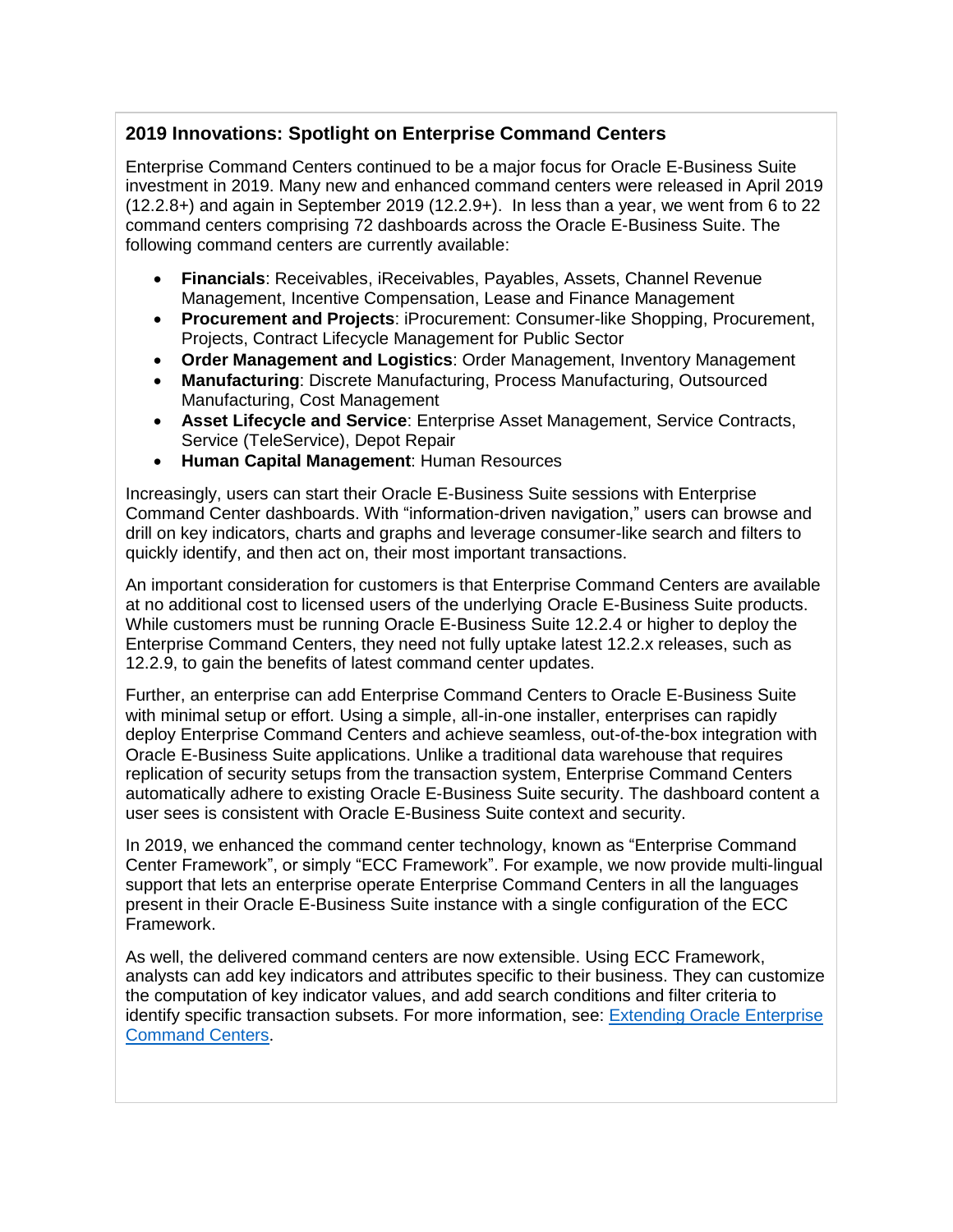#### **2019 Innovations: Advances Across the Oracle E-Business Suite**

Additional 2019 advances are summarized below, with an emphasis on those delivered in Oracle E-Business Suite 12.2.9 (August 2019) and in Enterprise Command Centers 12.2.9+ (September 2019), the two most recent releases.

Advances delivered in Enterprise Command Center 12.2.8+ (April 2019) were summarized in a [prior announcement.](https://www.oracle.com/a/ocom/docs/applications/ebusiness/ebs-enterprise-command-centers-ga.pdf)

- **[Financials:](https://www.oracle.com/applications/ebusiness/products.html#financials)** Oracle Property Manager improves lease accounting support for IFRS16 and ASC842 from both an accounting and an operational perspective. Processing of bookings, terminations, and accrual transactions is now more flexible, with bookings and terminations supported retrospectively. Amendments processing supports multiple same-period amendments, categorization of amendments, and improved audit capture. Oracle Lease and Finance Management improves end-to-end throughput for the organization. For example, you can now streamline contract changes that don't involve any financial changes to a lease, such as changing lease terms and conditions or updating address information for the lease contract counterparty. Investor agreement improvements include contract-level accounting and investor disbursement schedules. Additional enhancements include new web services and mobile approvals.
- **[Order Management:](https://www.oracle.com/applications/ebusiness/products.html#order)** Oracle Order Management extends its support for recurring payment streams with a usage-based billing option to automatically generate invoices based on customer usage. Use cases include subscriptions and rental contracts, which frequently are billed based on actual usage of underlying products or services. Additional enhancements enable streamlined processing of orders, returns, and price lists. For example, order management analysts now can receive returns in any unit of measure. Organizations can optimize order pricing with userdefined attributes that trigger repricing. With the Order Management Command Center, enterprises can direct orders to the correct customer service representative (CSR.) By default, CSRs now see their own orders in the Order Management Command Center.
- **[Logistics:](https://www.oracle.com/applications/ebusiness/products.html#logistics)** Oracle Inventory Management adds workflow-driven cycle count approvals with the Approvals Management Engine (AME.) It also streamlines backorder processing with several enhancements, including the automated cancellation of unshipped order lines for customers that do not accept backorders. Oracle Mobile Supply Chain Applications (MSCA) introduces multi-field barcodes, which simplifies data entry and provides better compliance with the new FDA (GS1) and European (PPN) specifications. In Oracle Warehouse Management, the "verify pick" functionality provides the opportunity for someone to verify a pick before it progresses to the next step, reducing shipping errors and return merchandise authorizations (RMAs) while improving inventory accuracy. The Inventory Management Command Center adds an "Aging Inventory" dashboard that lets inventory analysts control which inventory ships first to avoid shelf-life issues. It also provides a "Cycle Counting" dashboard that lets users view cycle count schedules, monitor pending approvals, and ensure all items are counted.
- **[Procurement:](https://www.oracle.com/applications/ebusiness/products.html#procurement)** With Oracle Purchasing, organizations can define and capture additional business attributes in purchase order documents to communicate unique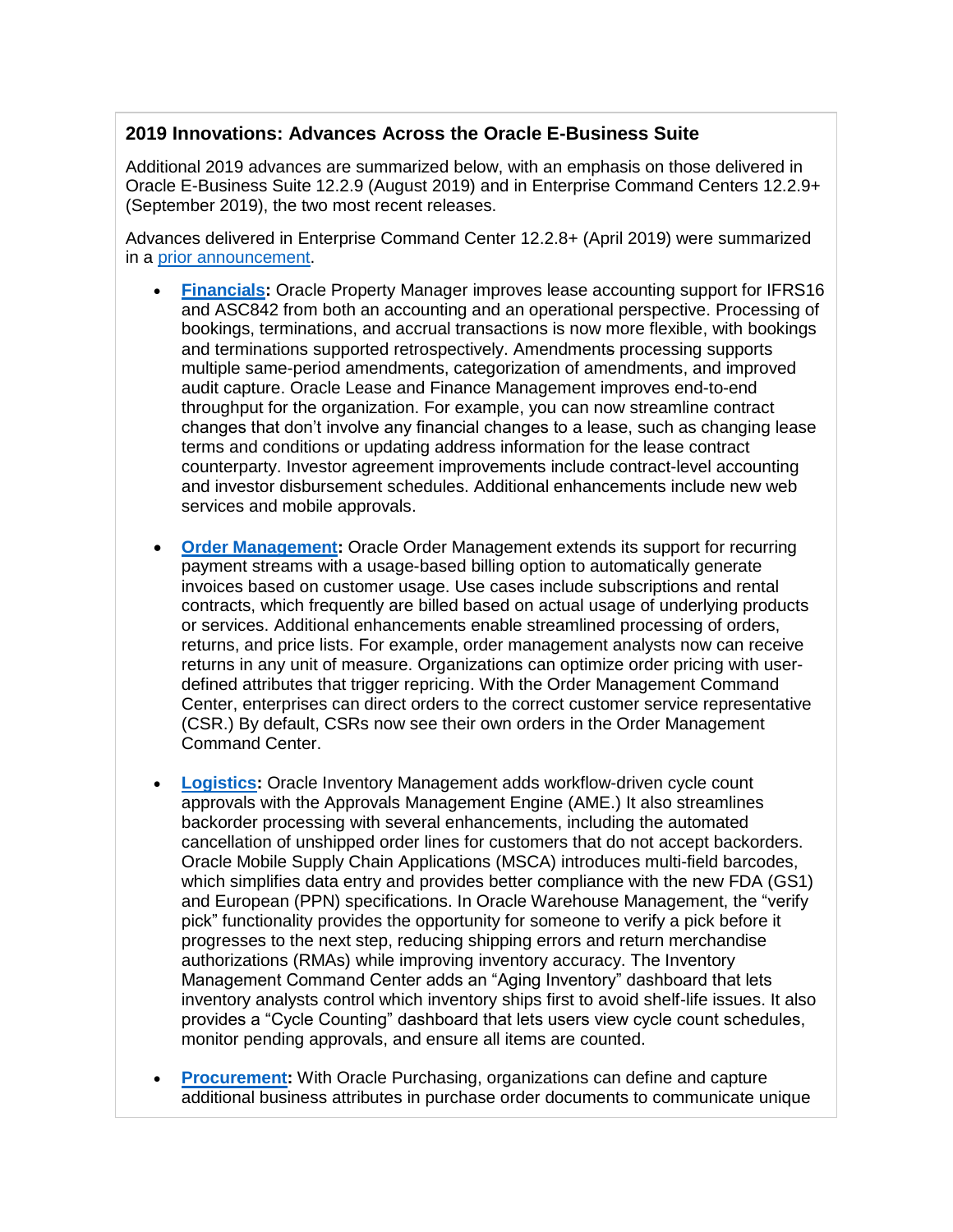procurement needs to suppliers. Oracle Procurement Contracts and Oracle Sourcing enable supplier and buyer legal teams to conduct online negotiation of contract terms. Approvals Management Engine (AME) workflows are integrated with Oracle Sourcing and Oracle Supplier Lifecycle Management to enable approvals by multiple users and teams – for example, for approval of requirements specified in a negotiation, or approval of questionnaire details in a supplier assessment. Oracle iProcurement increases control and reduces errors by requiring requesters to enter the outstanding quantity to be received. In addition, iProcurement leverages ECC Framework technology to provide requesters with a modern, consumer-like shopping experience that now includes additional options for shopping by category. For procurement professionals, there's now a command center to help optimize procurement operations, such as expediting corrective actions on exceptions before they disrupt the business, capturing requester feedback on catalogs so refinements can be applied, and evaluating suppliers against performance criteria to ensure bestfit suppliers and reduced risk.

- **[Projects:](https://www.oracle.com/applications/ebusiness/products.html#projects)** Oracle Project Billing provides bill groups for flexible categorization of transactions to meet the unique billing needs of a project. New capabilities include revenue accrual and consolidated invoicing by bill group. Additional enhancements improve control and efficiency in project accounting and budgeting. For example, Project Billing adds support for generating revenue in the same currency as costs to easily match revenue to costs. Project Costing uses the same budget for project funds check as for corporate (GL) funds check.
- **[Manufacturing:](https://www.oracle.com/applications/ebusiness/products.html#manufacturing)** Oracle Process Manufacturing provides serialization support for industries such as life sciences, chemicals, and consumer goods that require traceability of the supply chain. In "Make to Order" scenarios, production batches can now be configured with process instructions that are tailored to specifics of the customer order. Support for parallel approvers greatly enhances the usability of quality management workflows. Oracle Discrete Manufacturing provides increased visibility and improved production controls. Operators can view on-hand quantities of components across sub-inventories during production. Material consumption during manufacturing can be better controlled with flexible configuration rules.
- **[Asset Lifecycle Management:](https://www.oracle.com/applications/ebusiness/products.html#assetlifecycle)** Oracle Enterprise Asset Management enhances work request approvals using AME. Additional enhancements further streamline asset management and maintenance operations. For example, work request resolution dates can be defaulted based on setup, and work order descriptions can expand to 2000 characters. Enhanced Geographic Information System (GIS) mapping improves visibility to asset status and work request actions.
- **[Service:](https://www.oracle.com/applications/ebusiness/products.html#service)** Oracle Service supports charges integration with Oracle Advanced Pricing to allow item charges, such as for replacement parts, to be priced using Advanced Pricing rules. Additional enhancements increase control and flexibility of service delivery management. For example, Advanced Scheduler can limit planned versus reactive work performed by service technicians, and can capture a reason code for a missed service level agreement (SLA.) Teleservice can send workflow notifications to non-employees, including to suppliers and field service partners. With a new prescriptive recommendation capability, Oracle Depot Repair proposes root causes and recommends best fixes based on past service orders. A Depot Repair command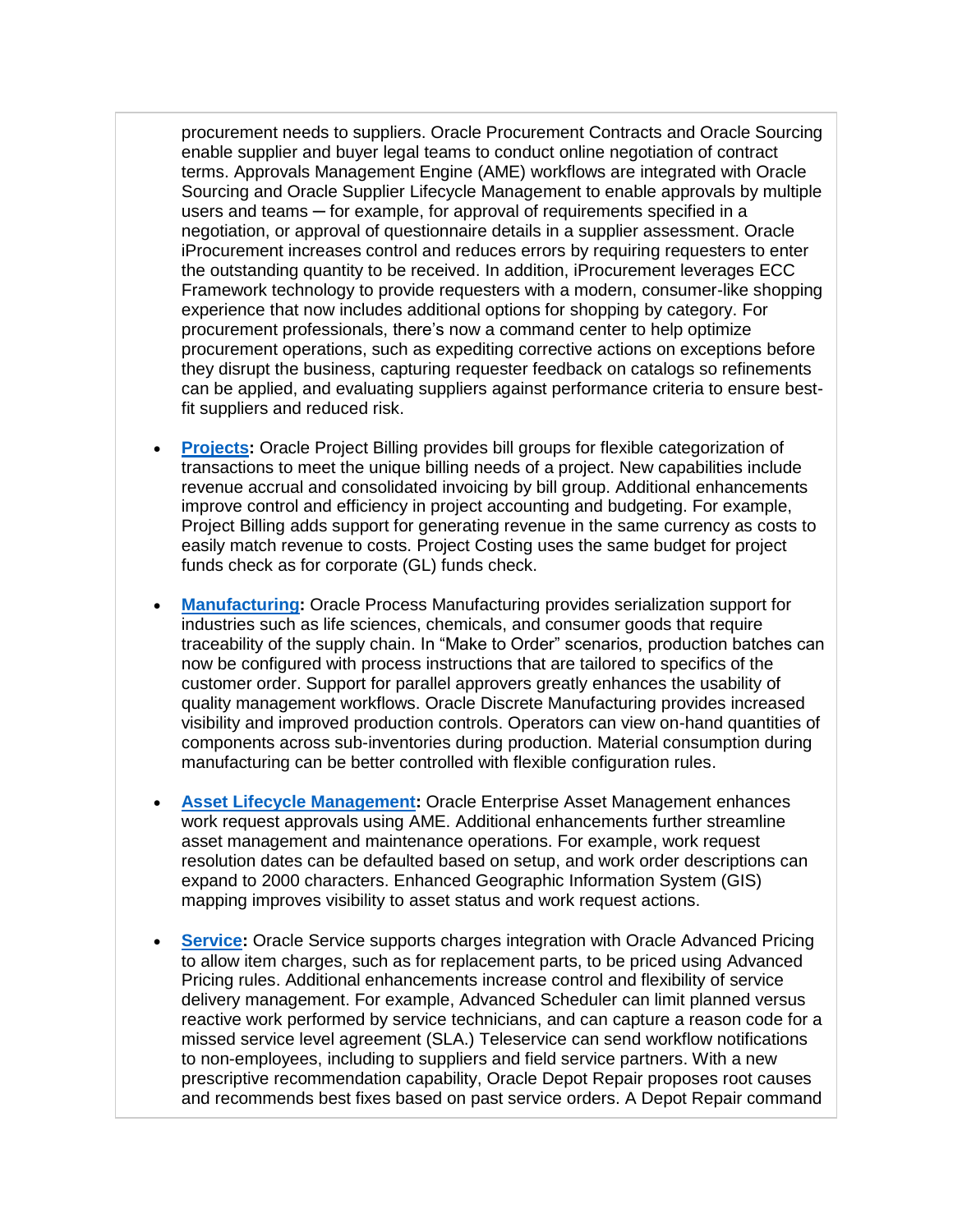center helps service personnel increase the velocity and quality of repairs.

- **[Human Capital Management:](https://www.oracle.com/applications/ebusiness/products.html#hcm)** Oracle Time and Labor offers mass upload of employee time card entries along with an enhanced time card retrieval dashboard to save administrator and line manager effort. Additional enhancements enable productivity gains across the HCM product family. For example, updates to Self-Service Human Resources (SSHR) information now trigger email confirmations. In Canada, employees can view and update their tax information via SSHR. In the US, ex-employees can view and download SSHR payslips and W-2 forms. A Human Resources Command Center helps administrators and line managers explore and analyze the workforce to make informed decisions. For example, a manager can find the workers in a targeted region with a needed skill set or competency. An HR administrator can filter to workers who share attributes such as location or salary range, and then perform an HR action on their behalf.
- **[Applications Technology:](http://www.oracle.com/us/products/applications/ebusiness/overview/index.html)** Enhancements to the Oracle Application Framework (OAF) improve the user experience of HTML UIs. New "list search" functionality simplifies table searches in many high-use HTML pages. With list search, users can view saved table searches as infotiles. Users also can select filter values displayed next to a table, including values derived from descriptive flexfields. Additional HTML enhancements include a simplified table toolbar, and popups for lists of values, date picker, key flexfields, and descriptive flexfields, Oracle Workflow provides enhanced options for configuring email notification attachments, and supports date and time display in the user's preferred time zone. Oracle E-Business Suite Cloud Manager provides increased automation to help customers run Oracle E-Business Suite on Oracle's Cloud Infrastructure.

#### *For more information on Oracle E-Business Suite advances delivered in 2019, see:*

• [Oracle E-Business Suite Releases 12.1 and 12.2 Release Content Documents](https://support.oracle.com/rs?type=doc&id=1302189.1) (Doc ID 1302189.1)

#### **Availability and Deployment**

#### **Oracle E-Business Suite 12.2.9:**

Oracle E-Business Suite 12.2.9 is currently available on My Oracle Support as [Patch](https://support.oracle.com/epmos/faces/ui/patch/PatchDetail.jspx?patchId=28840850)  [28840850.](https://support.oracle.com/epmos/faces/ui/patch/PatchDetail.jspx?patchId=28840850) Release 12.2.9 is cumulative and includes new updates as well as updates made available in one-off patches on 12.1.3 and prior 12.2 releases.

The 12.2.9 patch must be applied on top of Oracle E-Business Suite Release 12.2. Instructions for downloading and applying the patch are in the Oracle E-Business Suite Release 12.2.9 Readme, [Doc ID 2495027.1.](https://support.oracle.com/rs?type=doc&id=2495027.1)

#### **Enterprise Command Centers:**

Instructions for installing or upgrading to the latest version of the Oracle Enterprise Command Center Framework and for enabling the available command centers are in "Oracle Enterprise Command Center Framework, Release 12.2", [Doc ID 2495053.1.](https://support.oracle.com/rs?type=doc&id=2495053.1) The document lists all applicable patches for Release 12.2.4 and higher.